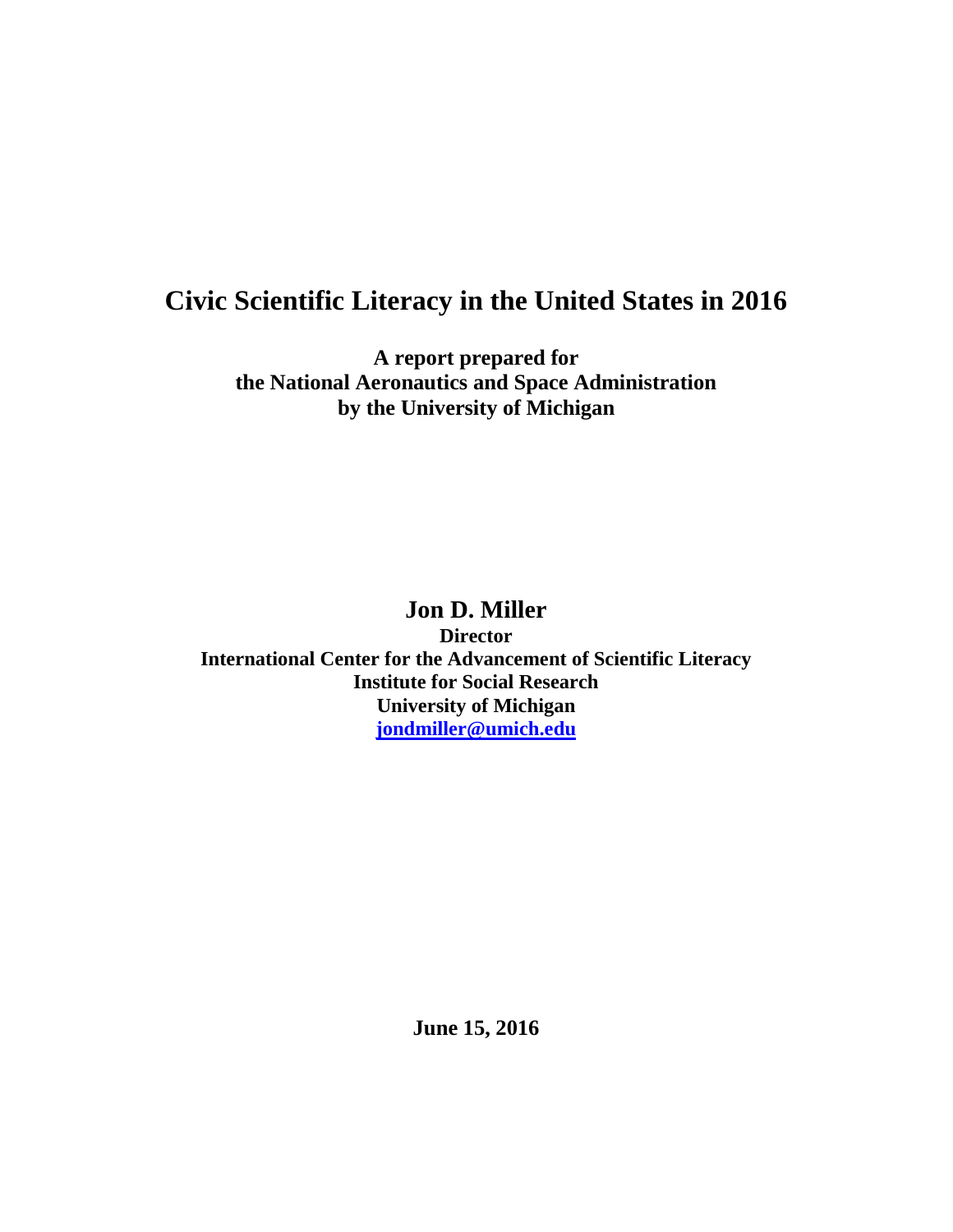# **Civic Scientific Literacy in the United States in 2016**

There is broad agreement among the leaders of modern nations that it is important for a substantial portion of their adult populations to be scientifically literate. The need for a scientifically literate population is critical in democratic societies in which citizens may influence the formation of science policy on issues ranging from support for biomedical research to the level of use of fossil fuels for energy production.

In the second half of the  $20<sup>th</sup>$  century and today, the United States has led the way in the measurement of civic scientific literacy.<sup>1</sup> This report builds on several decades of work that was initiated by a survey sponsored by the National Association of Science Writers in 1957, with funding from the Rockefeller Foundation, and conducted by the Survey Research Center at the University of Michigan (Davis, 1958). The 1957 study was conducted only a few months prior to the launch of Sputnik and provides an essential baseline measure. In 1979, Kenneth Prewitt and Jon Miller resumed the series with support from the National Science Board (Miller, Prewitt, & Pearson, 1980; Miller 1983) and Miller is continuing that work with the support of a new fiveyear cooperative grant from NASA (NNX16AC66A).

This report will begin with a brief discussion of the salience of science and technology in the United States. A second section will look at the current level of civic scientific literacy and changed over the last three decades. A final section will discuss the sources, uses, and impact of civic scientific literacy in a modern society.

### **THE SALIENCE OF SCIENCE**

Although commentators often speak of the public understanding of science, the public is not a single homogenous group – even in democratic societies. There are numerous public policy issues on the national agenda at any given moment and even more involving state and local policies. Science and technology issues are very important to some individuals and not very important to others. Some citizens will be very interested in foreign policy issues, while others may focus their attention on agricultural or food issues. And other adults may be more concerned about tax policy or the state of the economy. For decades, it has been impossible for any individual to follow and be knowledgeable about the full range of public policy issues. Social scientists refer to this process as issue specialization and it is the inevitable result of the growth a large complex societies (Almond, 1950; Miller, 1983a; Miller & Inglehart, 2012).

 $\overline{\phantom{a}}$ 

<sup>&</sup>lt;sup>1</sup> Civic scientific literacy refers to the level of understanding of basic scientific constructs that an individual would need to access and make sense of information about public policy issues involving science and technology. Benjamin Shen (1975) defined three kinds of scientific literacy: (1) consumer scientific literacy – the kind of information needs to shop in a pharmacy, a computer store, or a garden shop, (2) civic scientific literacy – the kind of information that a citizen needs to read about and understand current science and technology policy issues, and (3) cultural scientific literacy – an understanding of the ways of knowing related to science and other ways of knowing. The work included in this report refers to civic scientific literacy.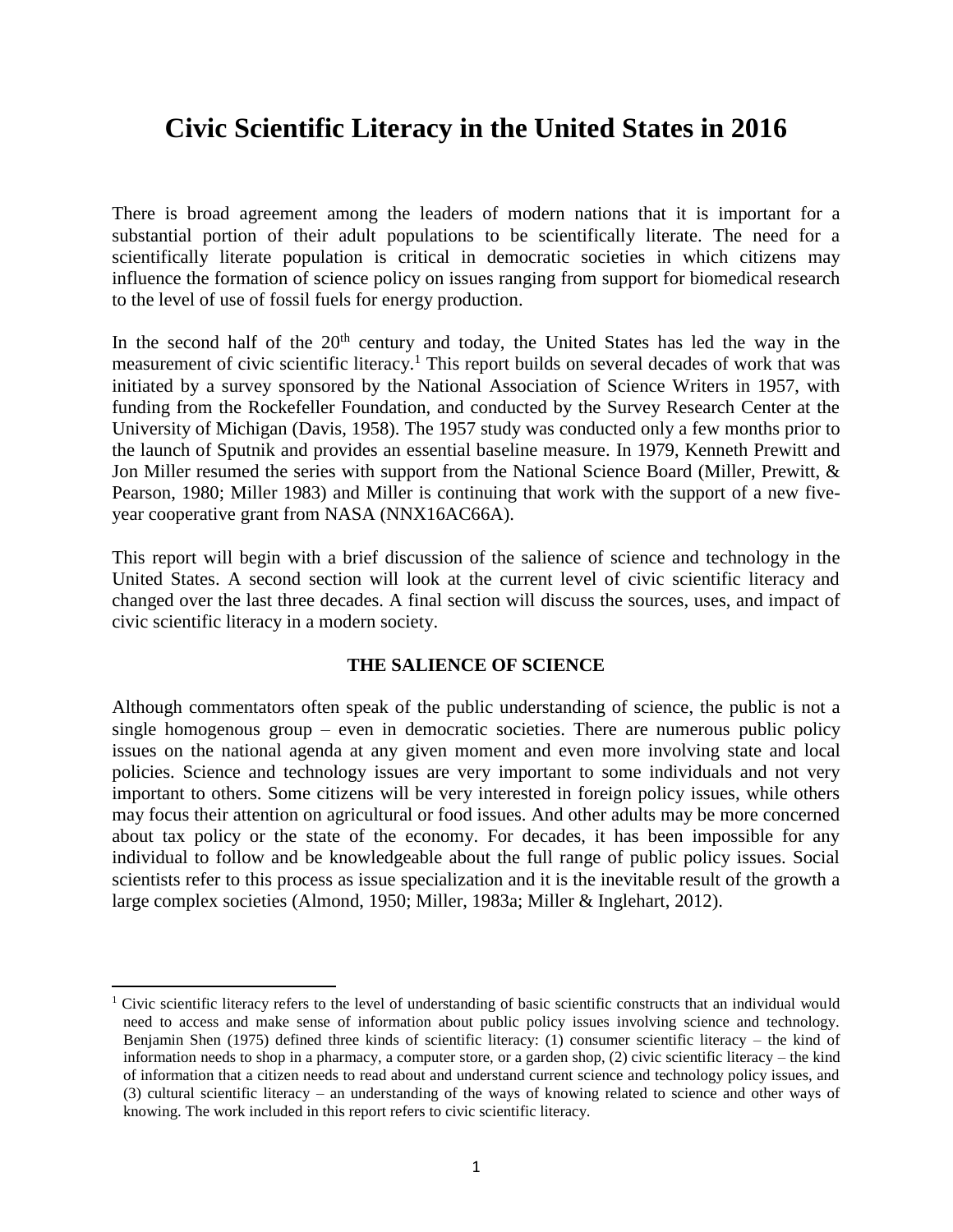The level of public interest in science and technology broadly has been measured in a series of national surveys over the last 35 years. Throughout this period, approximately half of American adults have reported that they are "very interested" in issues involving science and technology (see Figure 1). The level of interest in science and technology dipped slightly in the first decade of the 21st century, but the results of the 2016 survey indicate that it has returned to its traditional level – it was 52% in 2016. This level of interest in science and technology is slightly lower than the level of public interest in new medical discoveries and economic conditions, but significantly higher than public interest in foreign policy, agricultural policy, and numerous other areas of domestic public policy.

The level of interest in science and technology policy issues does not predict engagement in the process of resolving public policy disputes about science and technology. Those individuals who (1) have a high level of interest in science and technology, **and** (2) think that they are well informed about science and technology, constitute the *attentive public for science and technology* (Rosenau, 1974; Miller, 1983a, 2004). It is this group that follows science and technology news closely in the media (traditional and online) and who are likely to contact a Congressional or Administration representative about a science matter). When there are open disputes about science policy issues, it is the attentive public that will be seen and heard by decision-makers.

The 2016 survey found that the sense of being well informed about science and technology increased to 19% and that the proportion of American adults attentive to science and technology now includes 17% of American adults (see Figure 1). This is a significant increase over recent decades.

### **CIVIC SCIENTIFIC LITERACY**

Civic scientific literacy (CSL) refers to the ability of a citizen to find, make sense of, and use information about science or technology to engage in a public discussion of policy choices involving science or technology (Miller, 1983b, 1987, 1995, 1998, 2000, 2004 010a, 2010b, 2012; Miller, Pardo, & Niwa, 1997). This is a skill that is especially important in democratic societies.

The measure of CSL used in this analysis and report is designed to assess the ability of a citizen to read about emerging scientific or technological issues in public media (print, broadcast, or online) at the level found in the Tuesday Science News section of the *New York Times* or in a *Nova* show on television. It is not a measure of technical or occupational skill. It reflects the knowledge of individual citizens to understand basic scientific concepts such as the nature or matter, the structure of a molecule or DNA, and the application of probability to simple problems.

A citizen with an understanding of those basic constructs would be able to make sense of new and emerging science issues years after the ending of their own formal schooling. For example, stem cells because a public policy issue years after most American adults had finished their formal schooling, but those adults with a good understanding of the structure of a cell and the role of DNA would – in most cases – be able to read a moderately sophisticated news story about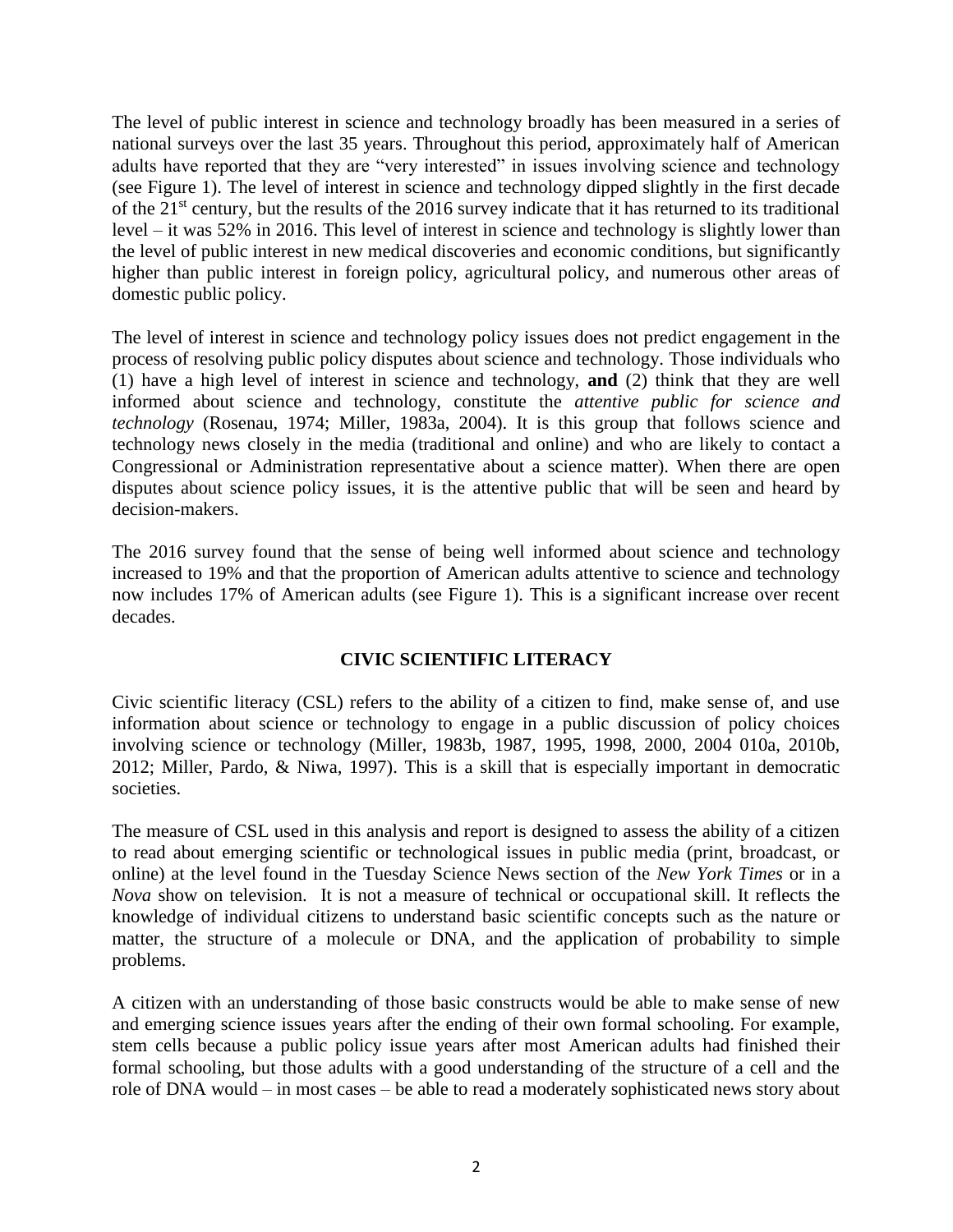the dispute over the use of embryonic stem cells and make sense of the story and the basic issues. An individual might have to read several stories (in print or online) to gain a strong understanding of the issue, but CSL is a measure that identifies those individuals who have a core on basic scientific constructs that would like this kind of adult science learning possible.

Using data from a national probability survey of 2,840 adults conducted using the National Opinion Research Center's AmeriSpeak Panel, the 2016 Michigan survey found that 28% of American adults qualified as civic scientifically literate (see Figure 2). This is the same level found in a similar study in 2008. An examination of the pattern of growth in CSL over the last 28 years indicates that the level of adult CSL increased steadily between 1988 and 2008, but that it has plateaued in the last decade.

Analyses over the last three decades have shown that the rate of CSL is driven primarily by the completion of college-level science courses and completion of a baccalaureate degree (Miller, 2010a, 2010b). The stability observed in these results suggests that less growth in these factors and may – in part – reflect the impact of the Great Recession on educational enrollments. We will continue to examine the factors associated with the stalled rate of growth in CSL and expect to be able to identify and discuss causal factors in subsequent reports.

### **The factors associated with CSL in the United States in 2016**

Although the 28% of American adults qualified as civic scientifically literate, the rate was higher for some groups of citizens and lower for other groups. It is useful to look briefly at the patterns of CSL in 2016.

The two strongest predictors of CSL were the level of educational attainment and exposure to college science courses (see Table 1). Forty-six percent of American adults with a baccalaureate degree qualified as CSL and 62% of adults with a graduate or professional degree met this standard. In contrast, only 17% of adults with a high school diploma qualified as CSL.

Exposure to one or more college level science courses was a strong predictor of CSL, with 40% of adults with one to three college science courses (the general education requirement in most colleges or universities) qualifying as CSL and 62% of adults with four or more college science courses qualifying as CSL. The higher number of science courses may indicate either a major in a college field or a substantial number of science courses in support of another field.

Men were more likely to qualify as CSL than women and younger adults were more likely to score as CSL than older adults. The presence or absence of minor children in the home – sometimes called the science fair effect – was not a significant factor in the level of CSL.

### **SUMMARY**

The 2016 Michigan Survey of Scientific Literacy found that slightly more than half of American adults have a high level of interest in new scientific discoveries and new inventions and technologies. Given in the context of the marketplace for public interest in public policy issues,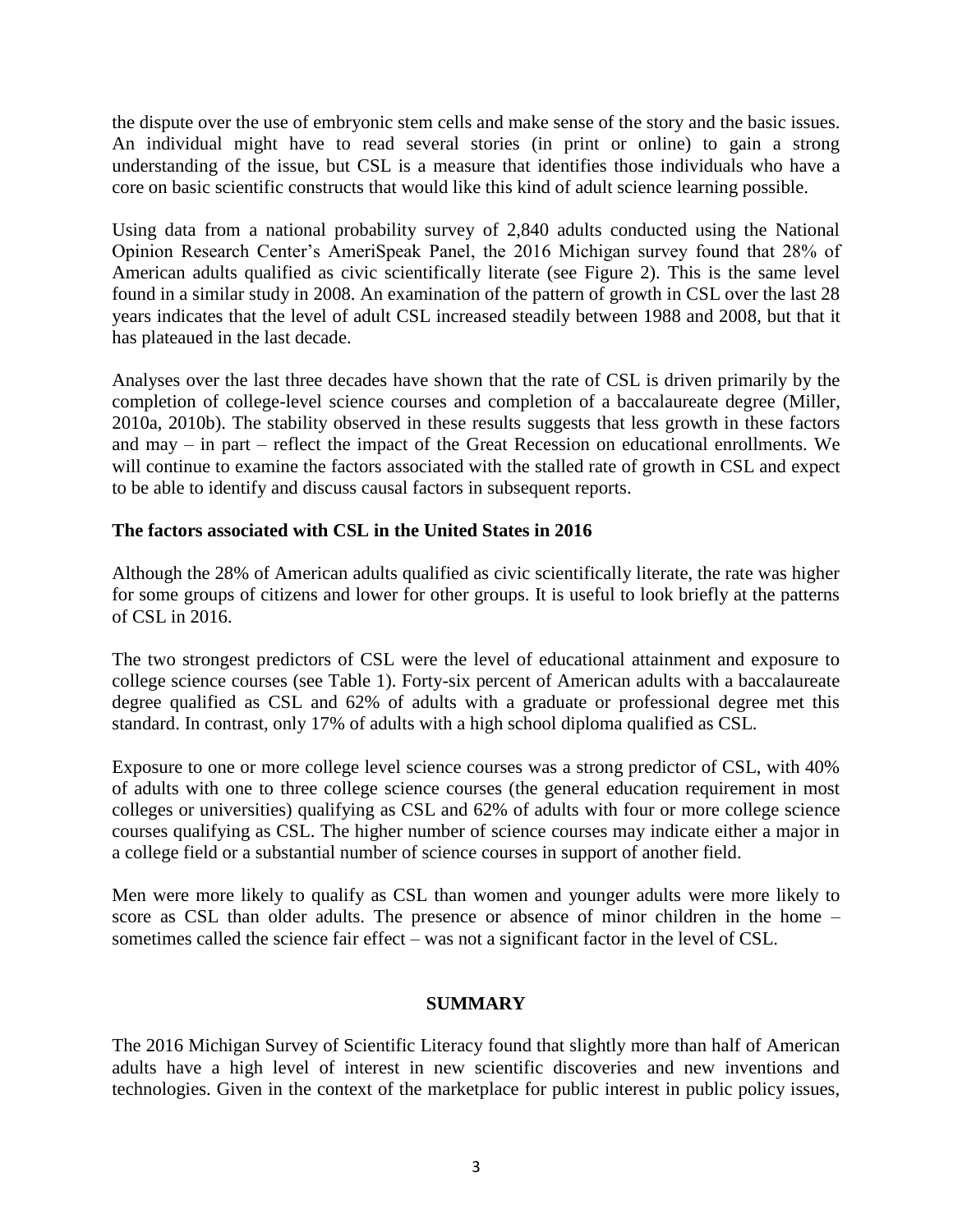this level represents significant growth over the last decade. Approximately 17% of American adults are attentive to science and technology policy issues, meaning that they have a continuing level of interest and tend to follow these issues in the news. This proportion has increased in recent years.

During the last decade, the proportion of American adults who qualify as being scientifically literate remained at about 28%. Prior to 2007, national surveys had shown a steady increase from approximately 10% in 1988 to 28% in 2008. Given the growing number of public policy issues that involve science or technology, the failure of the rate of civic scientific literacy to grow in the last decade is troubling.

The commitment of NASA and other federal and non-governmental agencies and groups to reorganize and invigorate their informal adult science learning programs in the next decade is a promising step in the right direction. Through continuing study of the level of CSL in the United States and an examination of the sources of CSL in American adults, we hope to be able to describe future changes in the level of CSL in the United States and to provide useful insights into strategies for enhancing CSL in modern democratic societies.

#### **REFERENCES**

- Almond, Gabriel A. 1950. *The American People and Foreign Policy*. New York: Harcourt Brace.
- Costner, Herbert L. 1965. Criteria for measures of association. *American Sociological Review* 30(3):341-53.
- Davis, Robert C. 1958. *The Public Impact of Science in the Mass Media*. Ann Arbor, MI: Institute for Social Research, University of Michigan.
- Miller, Jon D. 1983a. *The American People and Science Policy*. New York: Pergamon Press.
- Miller, Jon D. 1983b. Scientific Literacy: A Conceptual and Empirical Review. *Daedalus*, 112(2):29-48.
- Miller, Jon D. 1987. Scientific Literacy in the United States. In, *Communicating Science to the Public*, David Evered and Maeve O'Connor (Eds.). London: Wiley. Pp. 19-40.
- Miller, Jon D. 1995. Scientific Literacy for Effective Citizenship. In, *Science/Technology/Society as Reform in Science Education*, Robert E. Yager (Ed.). New York: State University Press of New York. Pp. 185-204.
- Miller, Jon D. 1998. The Measurement of Civic Scientific Literacy. *Public Understanding of Science*, 7:1-21.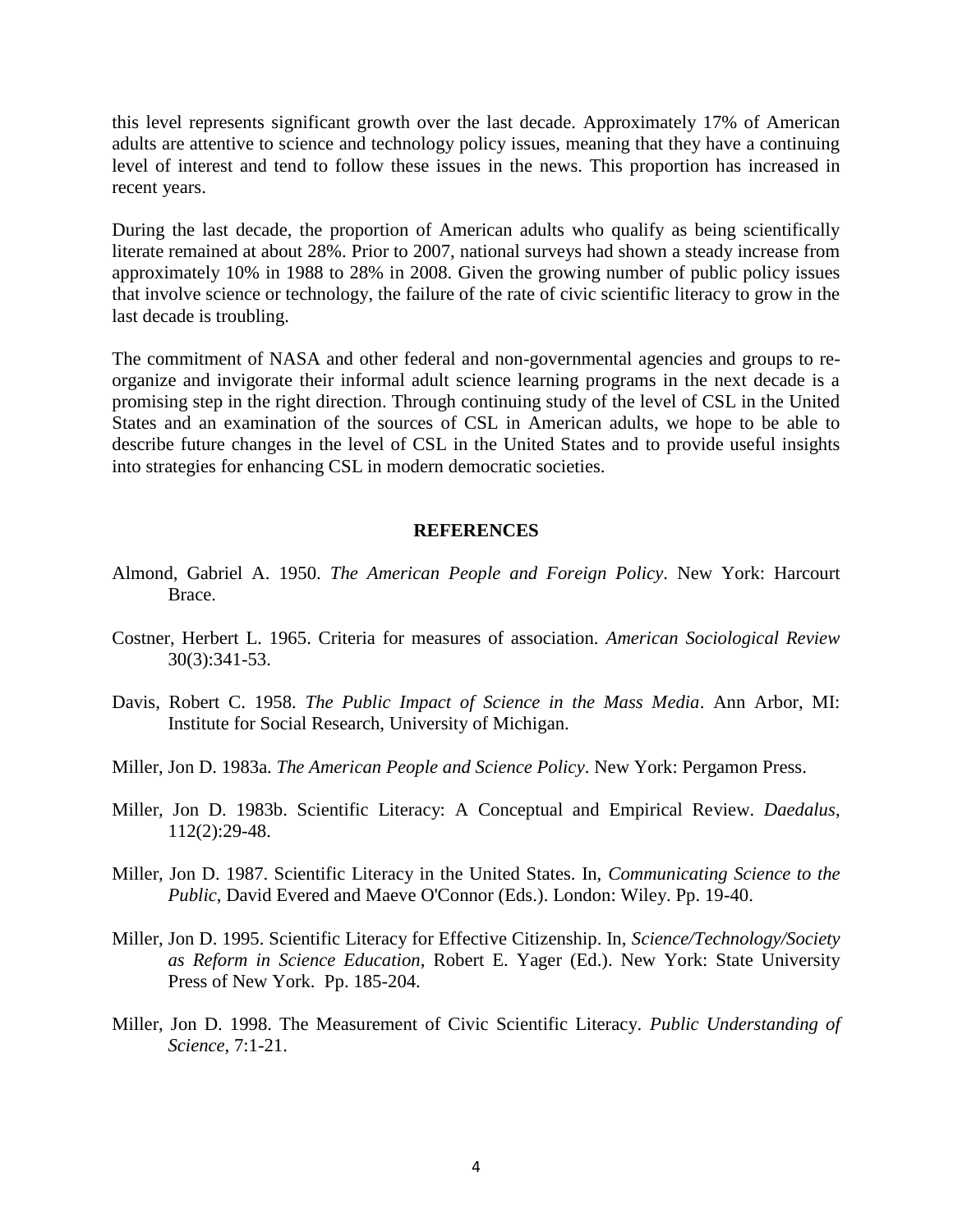- Miller, Jon D. 2000. The Development of Civic Scientific Literacy in the United States. In, *Science, Technology, and Society: A Sourcebook on Research and Practice*, David D. Kumar and Daryl E. Chubin (Eds.). New York: Plenum Press. Pp. 21-47.
- Miller, Jon D. 2004a. Public understanding of and attitudes toward scientific research: what we know and what we need to know. *Public Understanding of Science*, 13:273-294.
- Miller, Jon D. 2010a. The conceptualization and measurement of civic scientific literacy for the 21st century. In *Science and the Educated American: A core component of liberal education,* John G. Hildebrand and Jerrold Meinwald (Eds.). Cambridge, MA: American Academy of Arts and Sciences. Pp. 241-255.
- Miller, Jon D. 2010b. Civic Scientific Literacy: The Role of the Media in the Electronic Era. In, *Science, Technology, and the Media*, Donald Kennedy and Geneva Overholser (Eds.). Cambridge, MA: American Academy of Arts and Sciences. Pp. 44-63.
- Miller, Jon D. 2010c. Adult science learning in the Internet era. *Curator*, 53(2):191-208.
- Miller, Jon D. 2012. The Sources and Impact of Civic Scientific Literacy. In, Bauer, M. W., Shukla, R. & Allum, N. (Eds.), *The Culture of Science: How the Public Relates to Science Across the Globe*. New York: Routledge. Pp. 217-240.
- Miller, Jon D., Kenneth Prewitt, & Robert Pearson. 1980. *The Attitudes of the U.S. Public toward Science and Technology*. A report to the National Science Foundation. Chicago: National Opinion Research Center, University of Chicago.
- Miller, Jon D. and Ronald Inglehart. 2012. American Attitudes toward Science and Technology. In, Bainbridge, William Sims (Ed.), *Leadership in Science and Technology: A reference handbook* (Vol.1, pp. 298-306)*.* New York: Sage.
- Miller, Jon D., Rafael Pardo, and Fujio Niwa. 1997. *Public Perceptions of Science and Technology: A Comparative Study of the European Union, the United States, Japan, and Canada*. Madrid: BBV Foundation Press.

Rosenau, James A. 1974. *Citizenship between Elections*. New York: Free Press.

Shen, B. J. 1975. Scientific literacy and the public understanding of science. In, S. Day (Ed.), *Communication of Scientific Information*. Basel: Karger.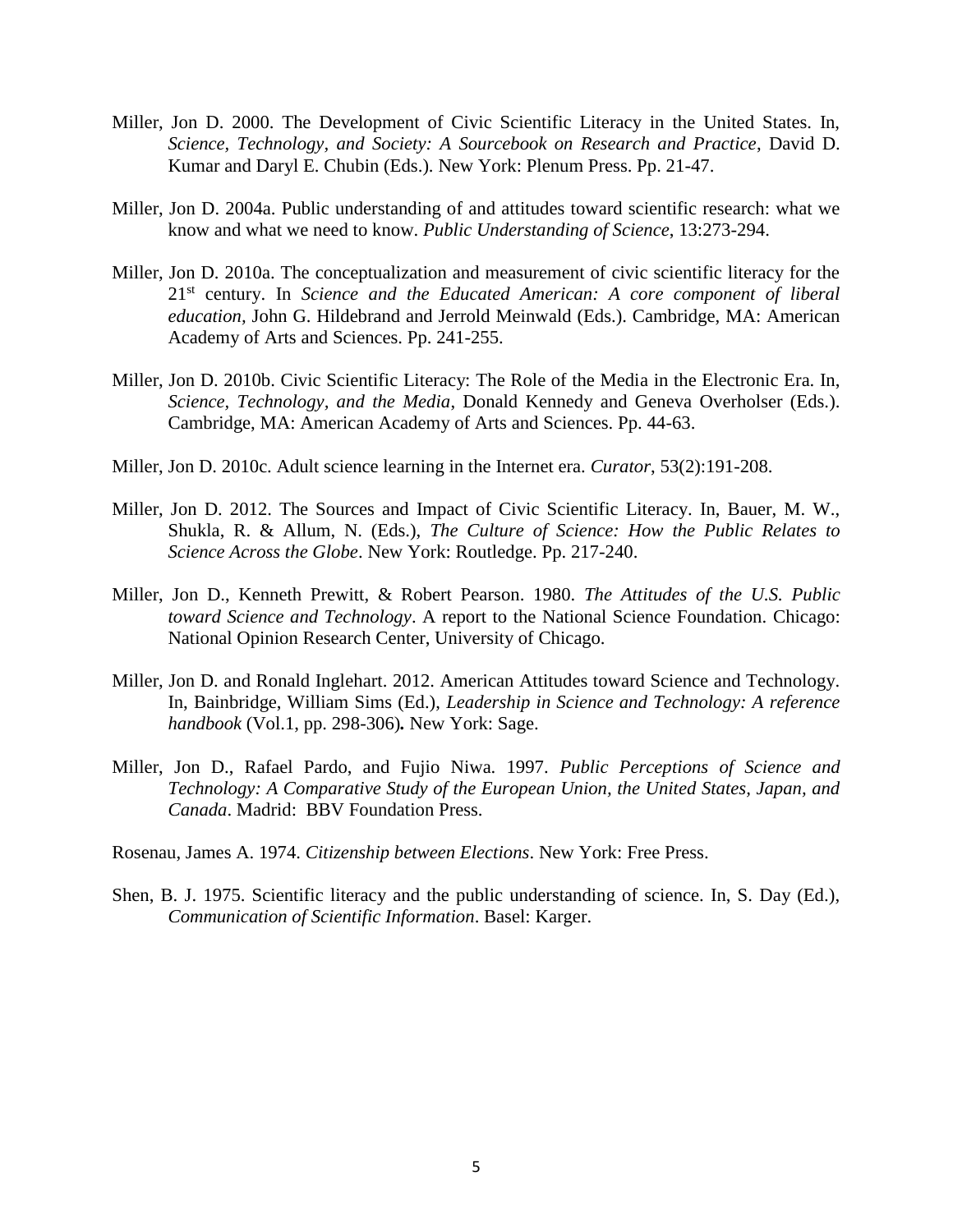

**Figure 1: Interest in and Attentiveness to Science and Technology: 1981-2016.**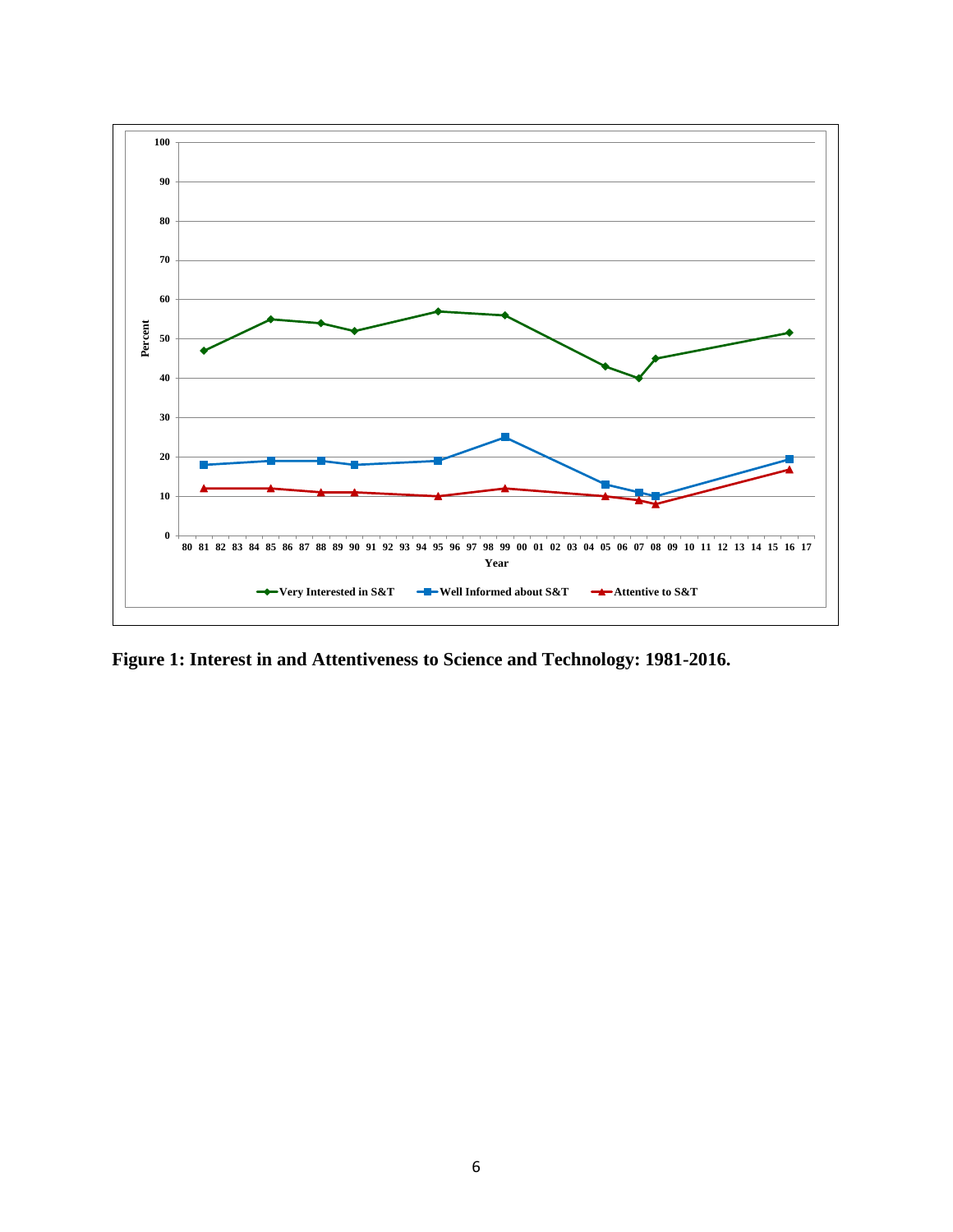

**Figure 2: Civic scientific literacy in the United States, 1988-2016.**